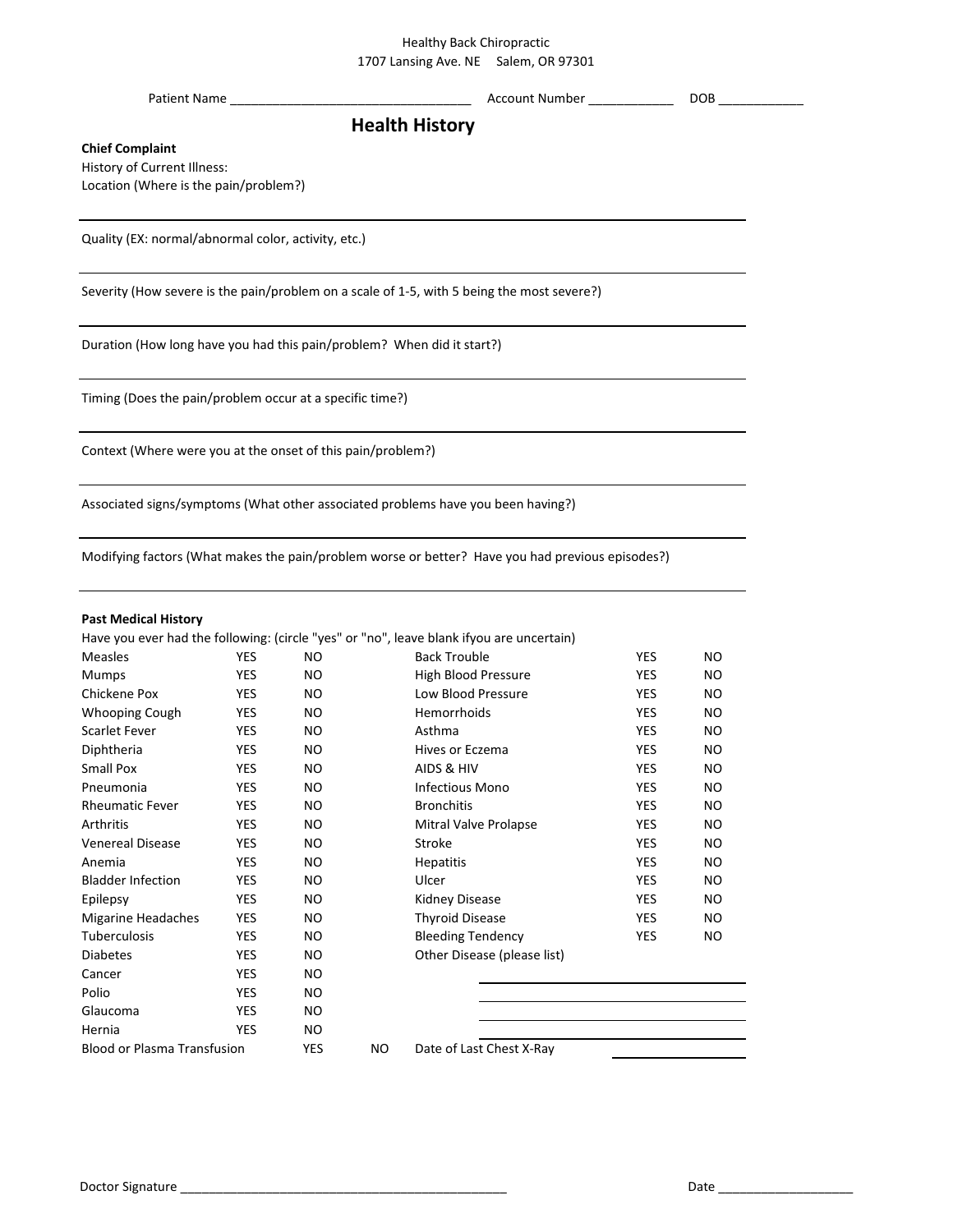# Healthy Back Chiropractic 1707 Lansing Ave. NE Salem, OR 97301

|                                                                    |     |                                         |                |            | Account Number ____________                                              |                       |                    |         |
|--------------------------------------------------------------------|-----|-----------------------------------------|----------------|------------|--------------------------------------------------------------------------|-----------------------|--------------------|---------|
| Previous Hospitalizations/Surgeries/Serious Illnesses<br>Condition |     |                                         | When           |            |                                                                          | Hospital, City, State |                    |         |
|                                                                    |     | Medication (include non-prescription)   |                |            |                                                                          |                       |                    |         |
|                                                                    |     | Have you ever taken Fen-Phen/ Redux?    |                | <b>YES</b> | <b>NO</b>                                                                |                       |                    |         |
| <b>Patient Social History</b>                                      |     |                                         |                |            |                                                                          |                       |                    |         |
| <b>Marital Status</b>                                              |     | Single                                  | Married        |            | Separated                                                                |                       | Divorced           | Widowed |
| Use of Alcohol                                                     |     | Never                                   | Rarely         |            | Moderate                                                                 |                       | Daily              |         |
| Use of Tobacco                                                     |     | Never                                   | Rarely         |            | Moderate                                                                 |                       | Daily              |         |
| Use of Drugs                                                       |     | Never                                   | Type/Frequency | Fumes      | Dust                                                                     | Solvents              | Airborne Particles | Noise   |
|                                                                    |     | Execessive exposure at home or at work: |                |            |                                                                          |                       |                    |         |
| <b>Family Medical History</b>                                      |     |                                         |                |            |                                                                          |                       |                    |         |
|                                                                    | Age | <b>Disease</b>                          |                |            | If Diseases, Cause of Death                                              |                       |                    |         |
| Father                                                             |     |                                         |                |            |                                                                          |                       |                    |         |
| Mother                                                             |     |                                         |                |            |                                                                          |                       |                    |         |
| Siblings                                                           |     |                                         |                |            |                                                                          |                       |                    |         |
|                                                                    |     |                                         |                |            |                                                                          |                       |                    |         |
|                                                                    |     |                                         |                |            |                                                                          |                       |                    |         |
| Spouse                                                             |     |                                         |                |            |                                                                          |                       |                    |         |
| Children                                                           |     |                                         |                |            |                                                                          |                       |                    |         |
|                                                                    |     |                                         |                |            |                                                                          |                       |                    |         |
|                                                                    |     |                                         |                |            |                                                                          |                       |                    |         |
|                                                                    |     |                                         |                |            |                                                                          |                       |                    |         |
|                                                                    |     |                                         |                |            |                                                                          |                       |                    |         |
|                                                                    |     |                                         |                |            | Indicate which of the below you have experienced in the last 1-2 months. |                       |                    |         |

1=Never 2=Rarely 3=Occassionally 4=Frequently 5=Constantly **Eyes/Ears/Nose/Throat/Respiratory** Asthma 1 2 3 4 5 Stuffy Nose 1 2 3 4 5 Hay Fever 1 2 3 4 5 Sore Throat 1 2 3 4 5 Chronic Cough 1 2 3 4 5 Chest Congestion 1 2 3 4 5 Frequent Sneezing 1 2 3 4 5 Itchy/Watery Eyes 1 2 3 4 5 Drainage 1 2 3 4 5 Earache or Ear Infection 1 2 3 4 5 Itching 1 2 3 4 5 Hoarseness 1 2 3 4 5 Shortness of Breath 1 2 3 4 5 Wheezing 1 2 3 4 5